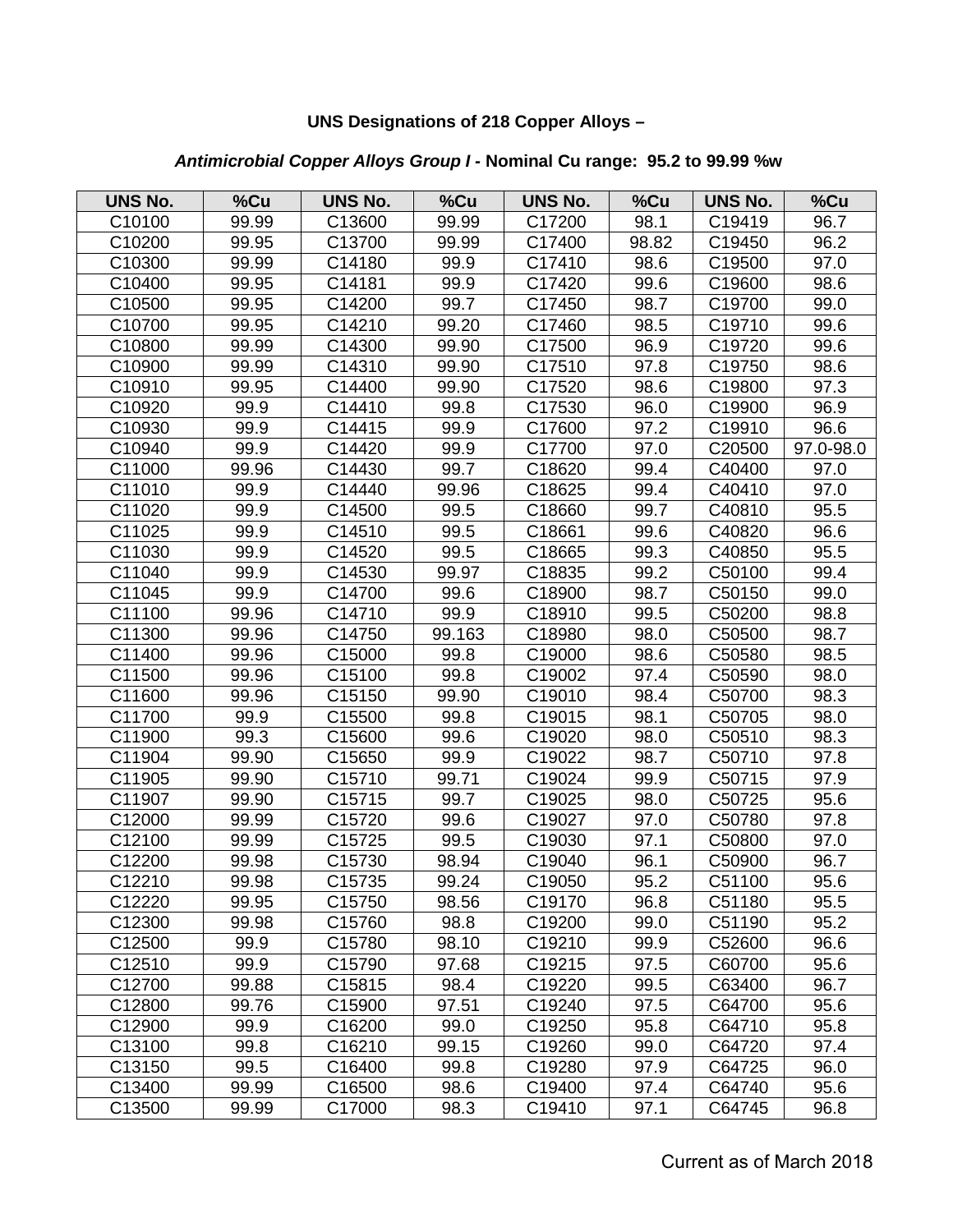# *Group I Continued*

| <b>UNS No.</b> | %Cu  | <b>UNS No.</b> | %Cu   |
|----------------|------|----------------|-------|
| C64750         | 97.2 | C70370         | 95.8  |
| C64760         | 97.0 | C70275         | 97.3  |
| C64770         | 96.2 | C80100         | 99.95 |
| C64900         | 97.6 | C80300         | 99.95 |
| C65100         | 98.5 | C80410         | 99.9  |
| C65300         | 97.7 | C80500         | 99.75 |
| C65500         | 97.0 | C80700         | 99.75 |
| C65600         | 96.6 | C80900         | 99.70 |
| C70100         | 96.5 | C81100         | 99.7  |
| C70200         | 97.5 | C81200         | 99.95 |
| C70230         | 95.2 | C81300         | 98.5  |
| C70240         | 96.1 | C81800         | 95.6  |
| C70250         | 96.1 | C82000         | 96.8  |
| C70252         | 95.3 | C82100         | 95.5  |
| C70260         | 97.6 | C82200         | 97.9  |
| C70265         | 97.0 | C82400         | 97.8  |
| C70270         | 96.3 | C82500         | 97.2  |
| C70280         | 97.0 | C82510         | 96.6  |
| C70290         | 95.8 | C82600         | 96.8  |
| C70310         | 96.6 | C82700         | 96.3  |
| C70350         | 96.3 | C82800         | 97.0  |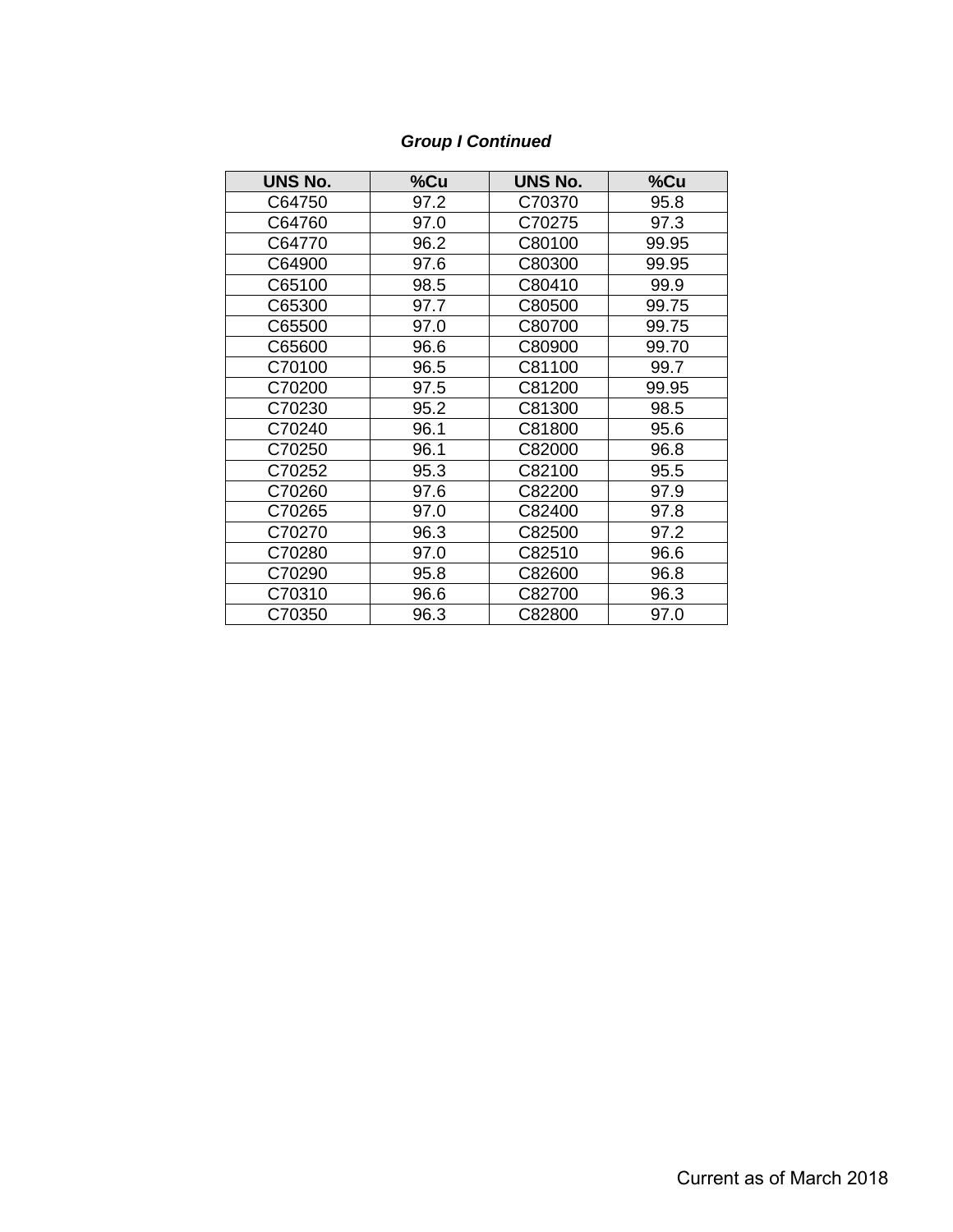## **UNS Designations of 100 Copper Alloys –**

## *Antimicrobial Copper Alloys Group II -* **Nominal Cu range: 86.0 to 96.0 %w**

| UNS No. | %Cu       | UNS No. | %Cu  | UNS No. | %Cu       | UNS No. | %Cu       |
|---------|-----------|---------|------|---------|-----------|---------|-----------|
| C19300  | 92.0-94.0 | C51800  | 94.8 | C64210  | 91.6      | C83460  | 88.75     |
| C19810  | 94.8      | C51900  | 93.8 | C64250  | 93.5      | C83470  | 90.0-96.0 |
| C21000  | 95.0      | C51980  | 93.5 | C64400  | 90.4      | C87300  | 94.5      |
| C22000  | 90.0      | C52100  | 92.0 | C64727  | 96.0      | C87600  | 91.5      |
| C22600  | 87.5      | C52180  | 91.8 | C64728  | 94.8      | C87610  | 92.5      |
| C40500  | 95.0      | C52400  | 90.0 | C64730  | 94.6      | C87700  | 91.3      |
| C40800  | 94.0-96.0 | C52480  | 89.6 | C64780  | 94.5      | C89320  | 89.0      |
| C40860  | 94.8      | C52900  | 90.3 | C64785  | 88.1      | C89833  | 88.5      |
| C40950  | 93.0      | C55180  | 95.0 | C64800  | 93.76     | C90280  | 88.5      |
| C41000  | 92.0      | C55181  | 92.8 | C65620  | 90.0      | C90400  | 86.0-89.0 |
| C41100  | 90.5      | C55280  | 91.0 | C65800  | 96.0      | C90410  | 86.0-89.0 |
| C41110  | 92.0      | C55281  | 89.0 | C66200  | 88.8      | C90420  | 86.0-89.0 |
| C41120  | 90.5      | C55282  | 88.3 | C69200  | 89.0-91.0 | C90430  | 87.5      |
| C41125  | 88.5      | C60600  | 94.5 | C70300  | 94.8      | C94700  | 87.5      |
| C41300  | 91.0      | C61000  | 92.0 | C70400  | 92.4      | C95200  | 87.7      |
| C41500  | 91.0      | C61200  | 92.0 | C70500  | 93.2      | C95210  | 87.8      |
| C42000  | 89.5      | C61300  | 90.3 | C70600  | 88.6      | C95300  | 89.0      |
| C42100  | 87.5-89.0 | C61400  | 91.0 | C70610  | 87.3      | C95430  | 88.8      |
| C42200  | 87.5      | C61500  | 90.0 | C70620  | 88.0      | C95600  | 90.3      |
| C42210  | 87.5      | C61550  | 92.0 | C70690  | 90.0      | C96200  | 88.6      |
| C42220  | 89.5      | C61800  | 89.0 | C70700  | 90.0      | C99400  | 89.9      |
| C42500  | 88.5      | C61810  | 89.3 | C70800  | 88.5      | C99500  | 87.2      |
| C42520  | 89.8      | C63700  | 90.8 | C72500  | 88.2      |         |           |
| C42600  | 88.5      | C63800  | 95.0 | C72600  | 91.0-93.0 |         |           |
| C51000  | 94.8      | C63900  | 90.7 | C72650  | 87.5      |         |           |
| C51080  | 94.5      | C64200  | 91.2 | C81700  | 94.2      |         |           |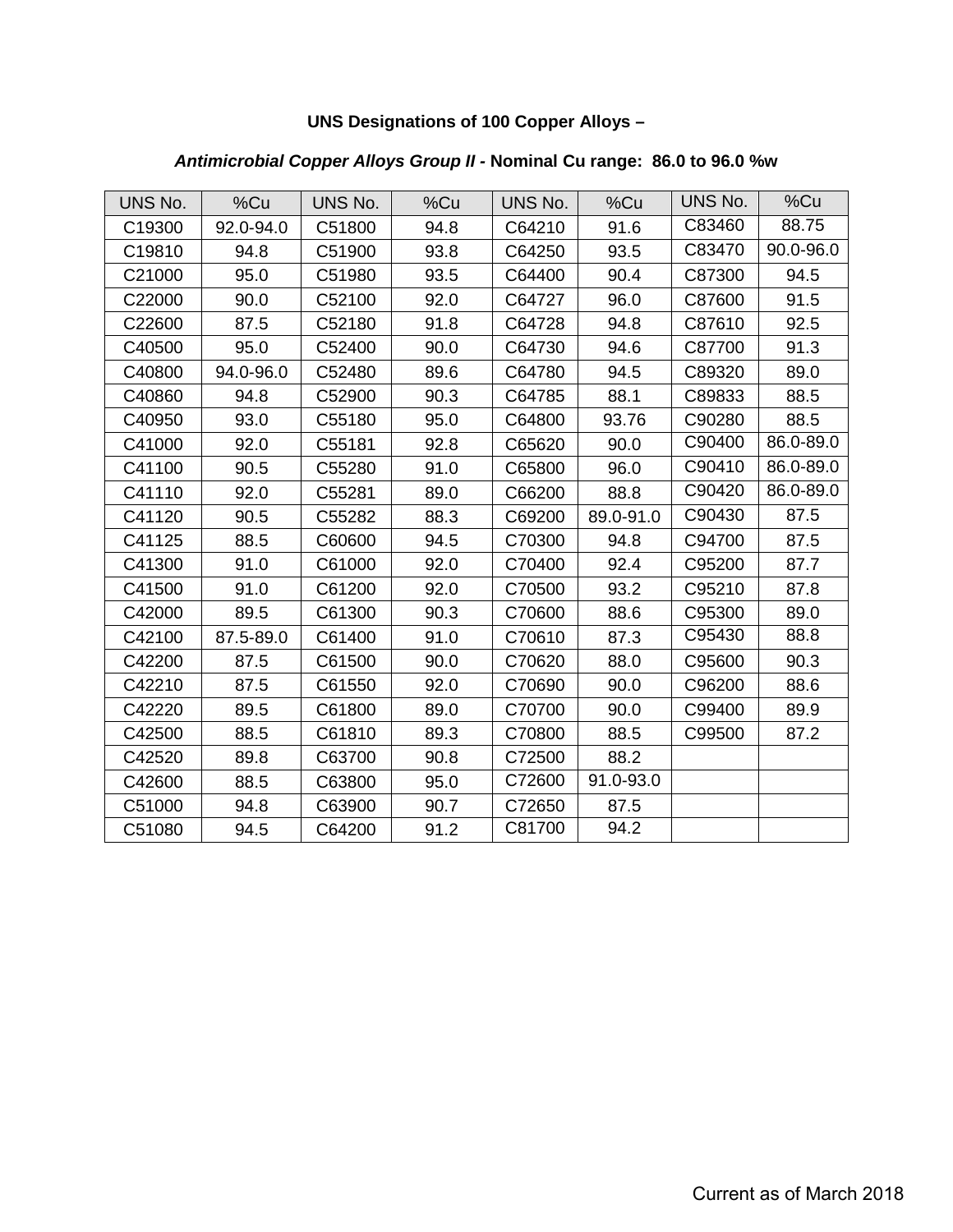## **UNS Designations of 76 Copper Alloys –**

### *Antimicrobial Copper Alloys Group III -* **Nominal Cu range: 75.9 to 88.0 %w**

| UNS No.            | %Cu       | UNS No. | %Cu       | UNS No. | %Cu       |
|--------------------|-----------|---------|-----------|---------|-----------|
| C <sub>23000</sub> | 85.0      | C63000  | 82.0      | C87500  | 79.0      |
| C23030             | 84.5      | C63010  | 82.0      | C87710  | 84.0      |
| C23400             | 82.5      | C63020  | 79.7      | C87800  | 80.0      |
| C24000             | 80.0      | C63200  | 82.0      | C89510  | 87.0      |
| C43000             | 85.5      | C63230  | 75.9-84.4 | C89520  | 86.0      |
| C43400             | 84.0-87.0 | C63280  | 80.3      | C89537  | 85.0      |
| C43500             | 81.0      | C66300  | 86.0      | C89835  | 87.0      |
| C43600             | 81.5      | C66400  | 86.5      | C89842  | 79.0      |
| C43800             | 79.0-82.0 | C66410  | 86.5      | C89845  | 82.5-87.5 |
| C55283             | 86.8      | C66420  | 84.2      | C95220  | 86.8      |
| C55284             | 80.0      | C66430  | 84.4      | C95400  | 83.2      |
| C55385             | 86.7      | C66500  | 80.0-82.0 | C95410  | 82.7      |
| C55386             | 83.0      | C66908  | 83.7      | C95420  | 85.2      |
| C61600             | 82.9      | C66930  | 80.04     | C95500  | 80.0      |
| C61900             | 86.5      | C69100  | 82.5      | C95510  | 82.0      |
| C62000             | 86.5      | C69150  | 82.5-87.5 | C95520  | 79.2      |
| C62200             | 84.8      | C69250  | 82.0      | C95800  | 81.0      |
| C62300             | 87.0      | C70900  | 85.0      | C95810  | 79.0      |
| C62400             | 86.0      | C71000  | 79.0      | C95820  | 79.2      |
| C62500             | 82.7      | C72660  | 85.655    | C95900  | 83.3      |
| C62580             | 83.5      | C72700  | 84.8      | C96300  | 81.9      |
| C62581             | 82.5      | C72800  | 82.0      | C96800  | 81.6      |
| C62582             | 81.5      | C84000  | 83.0-88.0 | C96950  | 79.1      |
| C62600             | 82.9      | C84010  | 83.0-88.0 | C96970  | 85.0      |
| C62730             | 80.3      | C84020  | 83.0-88.0 |         |           |
| C62800             | 80.7      | C84030  | 85.5      |         |           |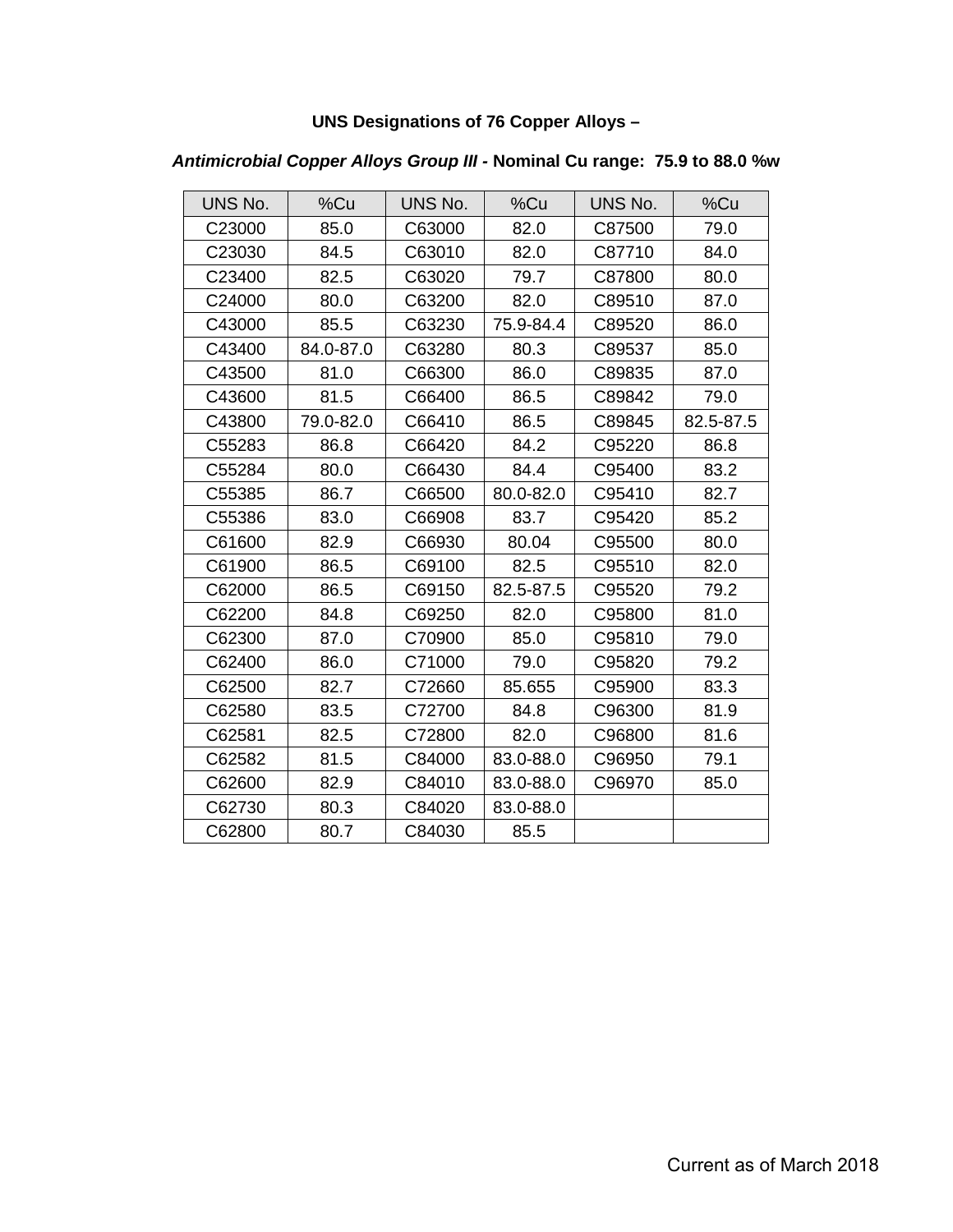# **UNS Designations of 54 Copper Alloys –**

| UNS No.            | %Cu       | UNS No. | %Cu       | UNS No. | %Cu       |
|--------------------|-----------|---------|-----------|---------|-----------|
| C <sub>25000</sub> | 74.0-76.0 | C66913  | 73.4      | C73100  | 73.75     |
| C <sub>25600</sub> | 72.0      | C66915  | 73.1      | C73200  | 74.5      |
| C26000             | 70.0      | C66925  | 68.9      | C71590  | 70.0      |
| C26100             | 68.5-71.5 | C66950  | 69.8      | C72900  | 77.0      |
| C26130             | 70.0      | C68700  | 77.5      | C72950  | 73.9      |
| C <sub>26200</sub> | 68.5      | C68800  | 73.5      | C73500  | 72.0      |
| C44200             | 70.0-73.0 | C69000  | 72.0-74.5 | C73800  | 68.5-71.6 |
| C44250             | 74.5      | C69050  | 72.5      | C74000  | 69.0-73.5 |
| C44300             | 71.0      | C69220  | 69.0-71.0 | C87845  | 75.0-78.0 |
| C44400             | 71.0      | C69230  | 71.5      | C87850  | 76.0      |
| C44500             | 71.0      | C69300  | 75.0      | C87860  | 77.0      |
| C49360             | 74.3      | C69310  | 76.5      | C87870  | 77.0      |
| C55285             | 76.0      | C71100  | 77.0      | C95700  | 73.2      |
| C61700             | 74.5      | C71110  | 77.5      | C95710  | 74.5      |
| C63300             | 76.1      | C71300  | 75.0      | C95720  | 73.0      |
| C63380             | 74.6      | C71500  | 69.5      | C96400  | 68.2      |
| C66700             | 70.0      | C71580  | 69.0      | C96900  | 76.8      |
| C66910             | 76.4      | C71581  | 68.9      | C99300  | 71.3      |

# *Antimicrobial Copper Alloys Group IV -* **Nominal Cu range: 68.2 to 78.0 %w**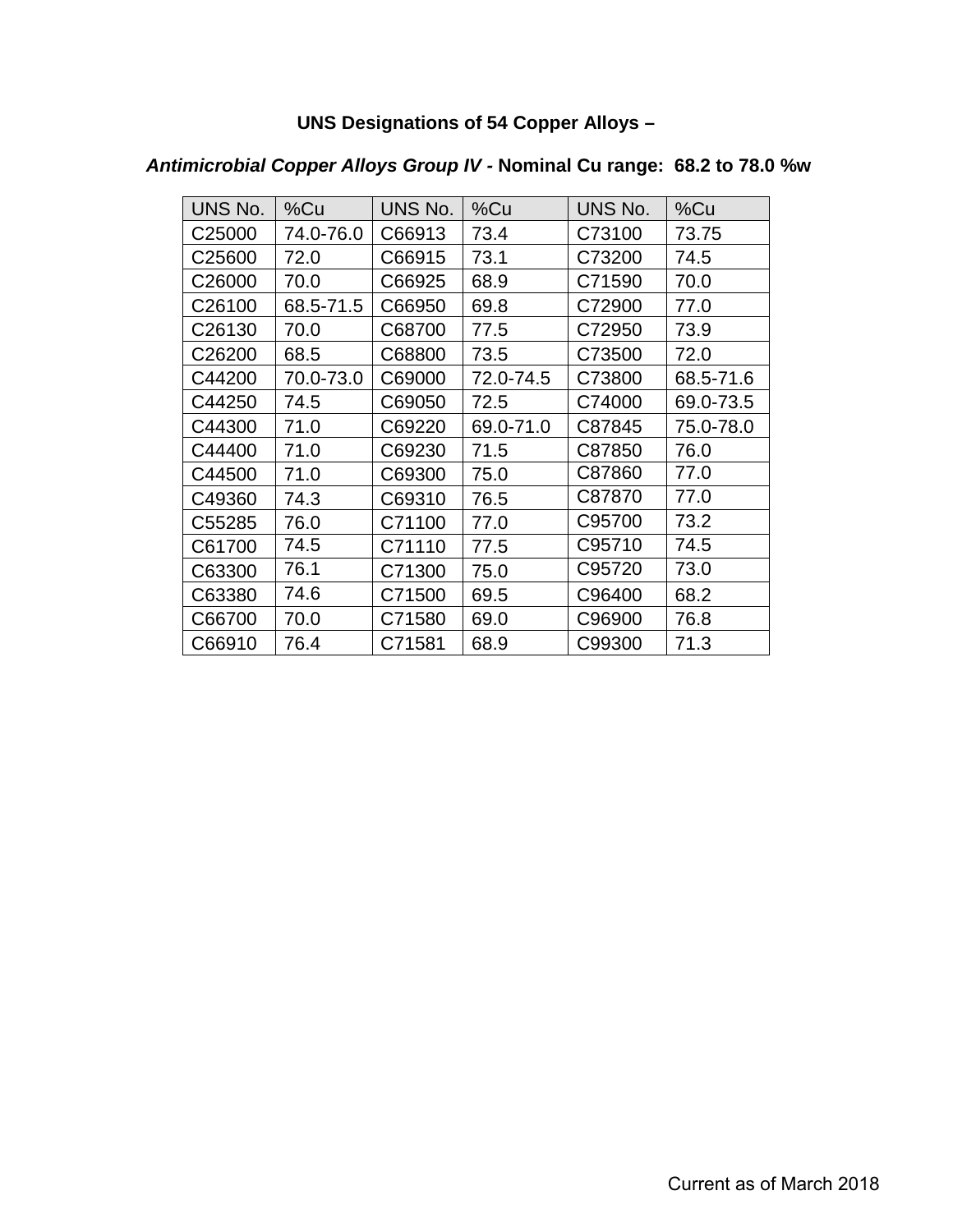# **UNS Designations of 19 Copper Alloys –**

*Antimicrobial Copper Alloys Group V -* **Nominal Cu range: 63.0 to 69.0 %w**

| UNS No. | %Cu       |
|---------|-----------|
| C26800  | 66.3      |
| C27000  | 65.8      |
| C45450  | 65.0-66.0 |
| C45470  | 66.5      |
| C49355  | 63.0-69.0 |
| C66920  | 68.0      |
| C68900  | 65.0-67.0 |
| C71520  | 67.7      |
| C71630  | 67.3      |
| C71640  | 65.0      |
| C71700  | 67.8      |
| C74500  | 65.0      |
| C75200  | 65.0      |
| C75700  | 65.0      |
| C89940  | 66.0      |
| C96600  | 67.4      |
| C96700  | 67.1      |